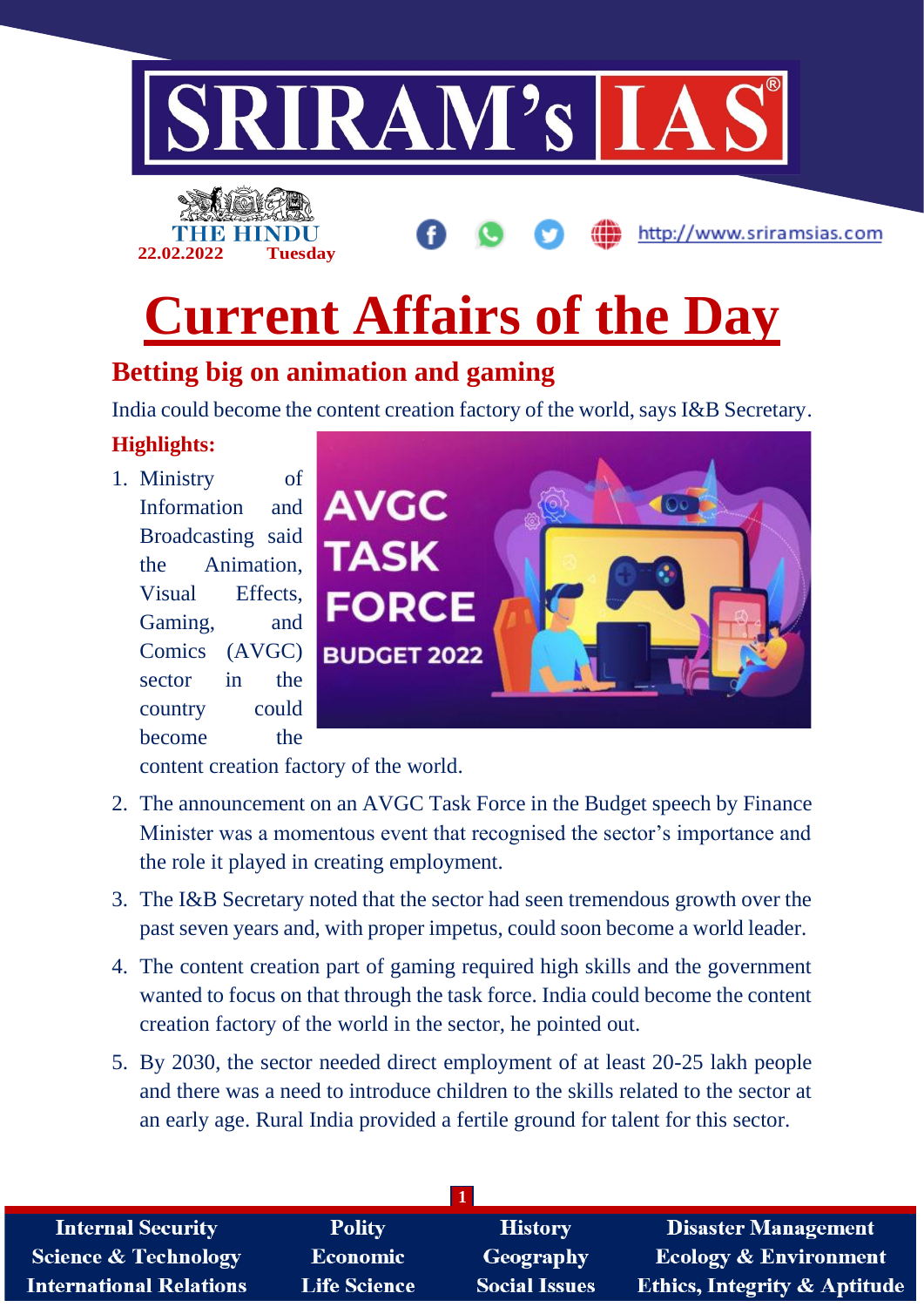

#### **A shot in the arm for electric vehicles**

- 1. State-owned oil marketing companies have promised to install at least 22,000 charging stations for electric vehicles (EVs) in prominent cities and on national highways within the next year.
- 2. This is a crucial development because EV owners are worried about EV's capability to reach destinations before the battery runs out. India has 1,010,021 registered EVs, but there are only 1,640 public charging stations, according to transport ministry data.
- 3. Of these, the nine big cities account for some 940 stations. India wants 80% of all two-wheelers and 30% of all private cars to run on electricity by 2030. Expanding the charging station network is key for this.
- 4. There have been several positive developments on this front in the last few months. In January, the Union government formalised the practice of owners charging EVs at their residence or offices, using existing electricity connections and said that any individual/entity is free to set up public charging stations without a licence.
- 5. Recently, Delhi said that State-run offices will have to charge infrastructure and released EV charging guidelines for malls.
- 6. For India to reduce its transport emissions and ensure clean air, meet its climate goals, reduce its oil import bill, and bolster its manufacturing sector, it is important to expand the use of EVs.

Government of India to expand Public Electric Vehicle Charging Infrastructure across the nation

Efforts by government results in 2.5 times increase in charging stations in 9 mega cities in last four months

Additional installation of 678 public EV charging stations between October 2021 to January 2022 in these 9 cities

Currently 9 cities account for about 940 of India's 1640 public EV chargers

22,000 EV charging stations to be set up by Oil Marketing Companies across the country in prominent cities and highways

| <b>Internal Security</b>       | <b>Polity</b>       | <b>History</b>       | <b>Disaster Management</b>              |
|--------------------------------|---------------------|----------------------|-----------------------------------------|
| Science & Technology           | <b>Economic</b>     | Geography            | <b>Ecology &amp; Environment</b>        |
| <b>International Relations</b> | <b>Life Science</b> | <b>Social Issues</b> | <b>Ethics, Integrity &amp; Aptitude</b> |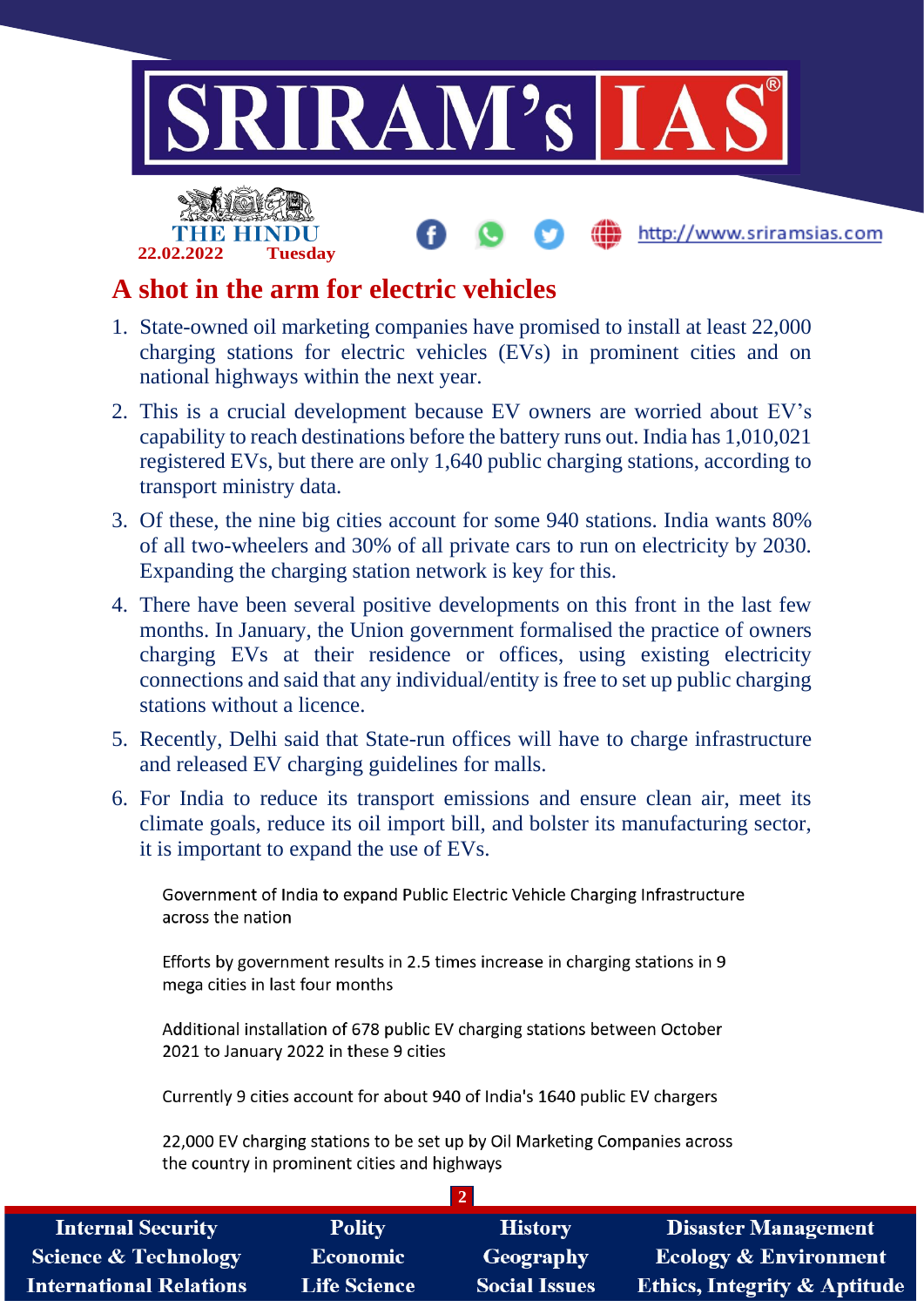

http://www.sriramsias.com



Electric scooters are leading EV adoption, but electric cars have less than 1% of total sales. One reason is the lack of affordable electric cars. In the next decade, reports project, the number of EVs on our roads will rise, and so readily accessible charging away from one's home (or workplace) will also be essential.

#### **The Ministry of Power revised these guidelines and standards on January 14, 2022, with the following amendments:**

- To provide an affordable tariff chargeable by public EV charging station operators and owners and Electric Vehicle (EV) owners.
- Enable owners of electric vehicles to charge EVs at their residences or offices using their existing electricity connections.
- A revenue-sharing model has been suggested for land use to make a public charging station financially viable from an operational perspective.
- Timelines have been prescribed for providing connectivity to the Public Charging Station (PCS) for faster rollout of EV public charging.
- Technical requirements for public charging stations have been elaborated.

### **India and France adopt road map on 'blue economy', ocean governance**

- 1. India and France have adopted a road map on the 'blue economy' and ocean governance to enhance partnership for the exploitation and preservation of marine resources through economic, infrastructure and scientific cooperation.
- 2. It is part of measures agreed on by the two countries to deepen the bilateral strategic partnership, especially in trade and investments, defence and security, health, education, research and innovation, energy and climate change.
- 3. France is among India's closest strategic partners in Europe, and the two sides are also working with other countries in areas such as critical technologies and supply chains.

| <b>Internal Security</b>        | <b>Polity</b>       | <b>History</b>       | <b>Disaster Management</b>              |
|---------------------------------|---------------------|----------------------|-----------------------------------------|
| <b>Science &amp; Technology</b> | Economic            | Geography            | <b>Ecology &amp; Environment</b>        |
| <b>International Relations</b>  | <b>Life Science</b> | <b>Social Issues</b> | <b>Ethics, Integrity &amp; Aptitude</b> |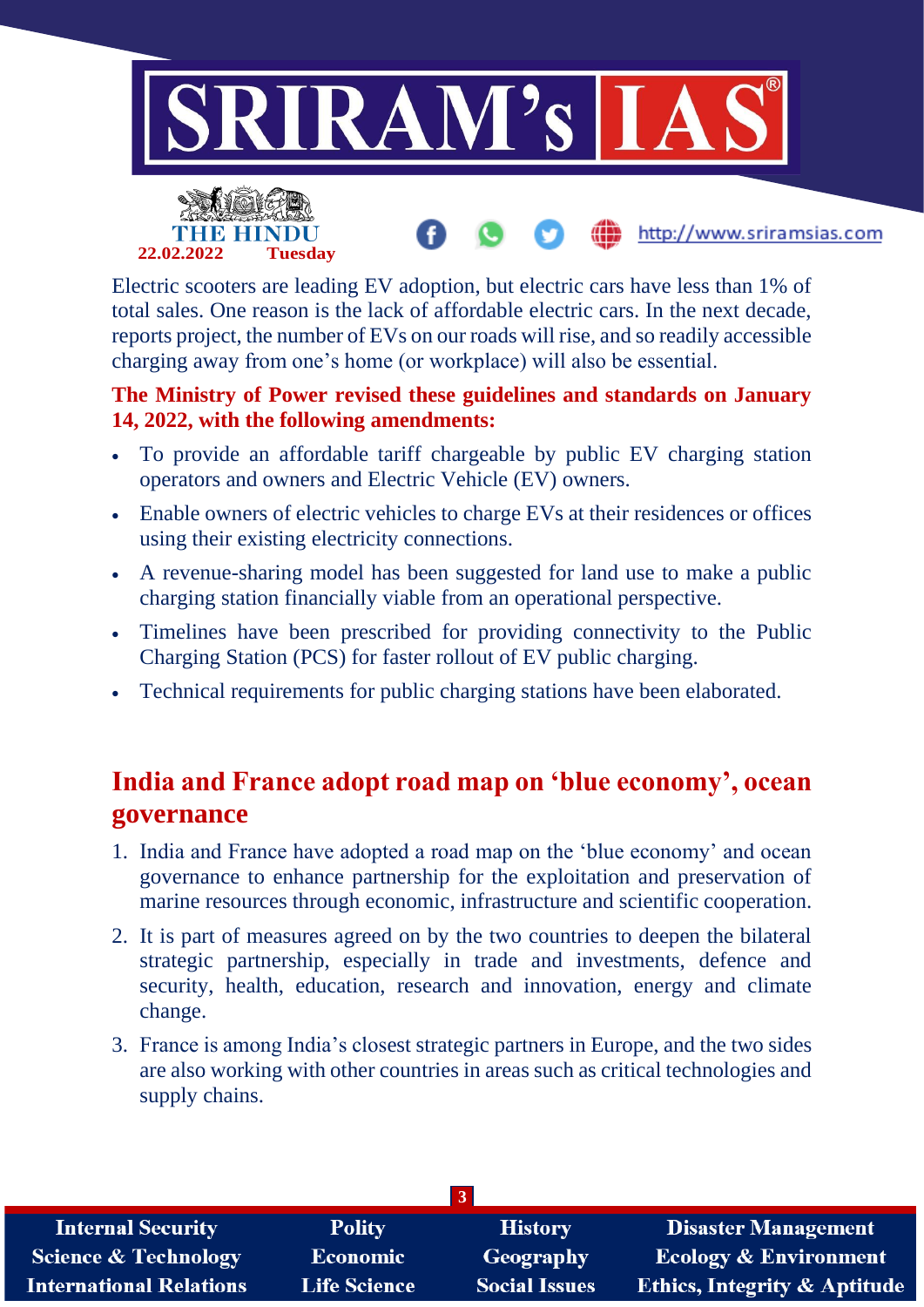

4. The "India-France Roadmap on the Blue Economy and Ocean Governance" adopted by the two sides envisages enhancing partnership in the blue economy through institutional, economic, infrastructure and scientific cooperation.

**22.02.2022 Tuesday**

- 5. The two ministers agreed to continue and enhance cooperation in sports and to soon conclude a joint declaration of intent in the area of sports to facilitate people-to-people contact.
- 6. They also agreed to strengthen long-standing cooperation on public administration and administrative reforms between the relevant authorities in India and France.



| <b>Internal Security</b>       | <b>Polity</b>       | <b>History</b>       | <b>Disaster Management</b>              |
|--------------------------------|---------------------|----------------------|-----------------------------------------|
| Science & Technology           | <b>Economic</b>     | Geography            | <b>Ecology &amp; Environment</b>        |
| <b>International Relations</b> | <b>Life Science</b> | <b>Social Issues</b> | <b>Ethics, Integrity &amp; Aptitude</b> |